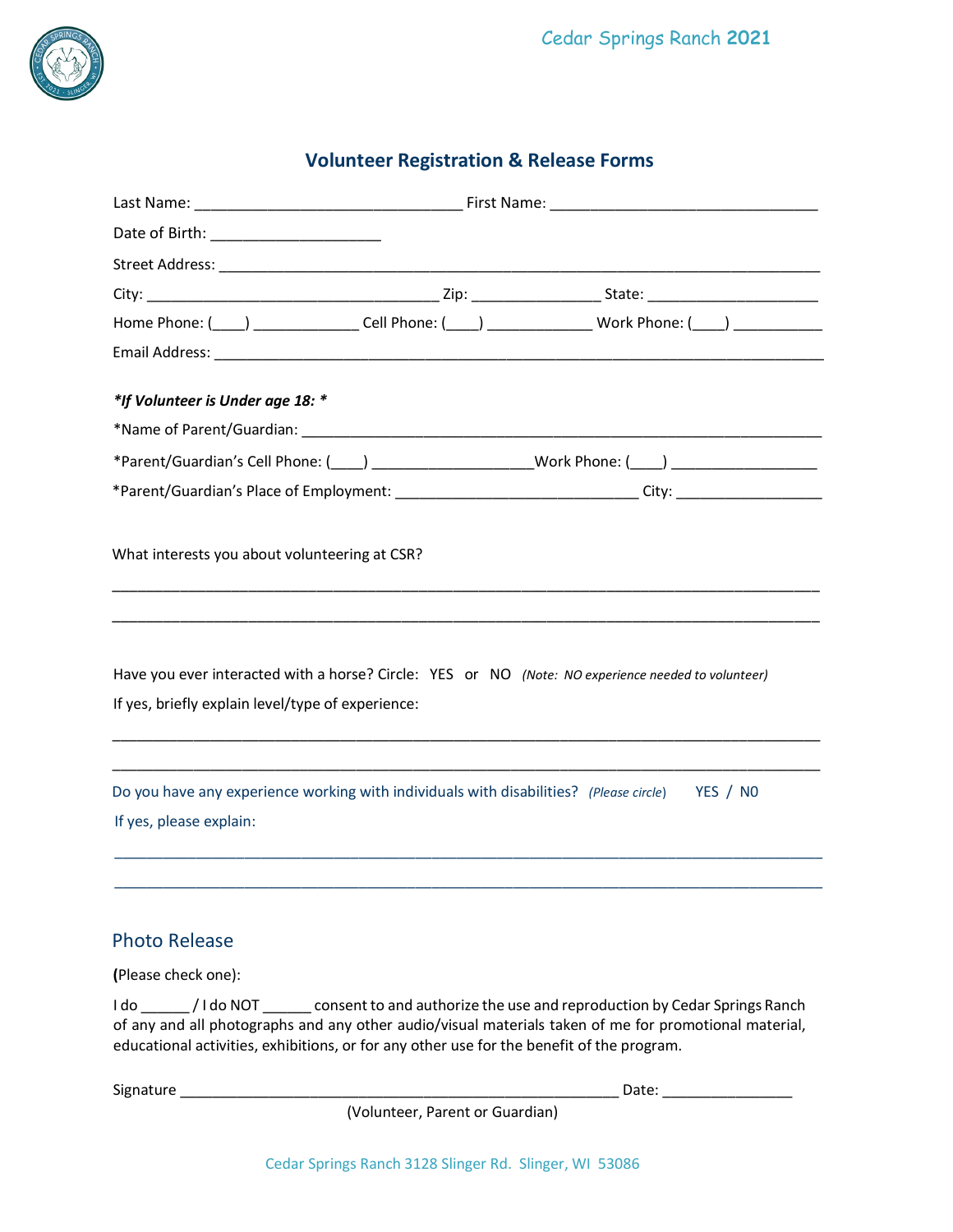

#### Liability Release

I, \_\_\_\_\_\_\_\_\_\_\_\_\_\_\_\_\_\_\_\_\_\_\_\_\_\_\_\_\_\_\_\_\_\_\_ (Volunteer's Name), would like to volunteer in the animal interaction & equine program at Cedar Springs Ranch. I acknowledge the risks and potential for risks involved with animal/equine interaction and horseback riding. However, I feel the possible benefits of myself/my son/my daughter/my ward are greater than the risk assumed. I hereby, intending to be legally bound, for myself, my heirs and assigns, executors or administrators, waive and release forever all claims for damages against Cedar Springs Ranch, its Board of Elders, Instructors, Trainers, Therapists, Aides, Volunteers, and/or Employees for any and all injuries and/or losses I/my son/my daughter/my ward may sustain while participating in programs at Cedar Springs Ranch.

Signature: \_\_\_\_\_\_\_\_\_\_\_\_\_\_\_\_\_\_\_\_\_\_\_\_\_\_\_\_\_\_\_\_\_\_\_\_\_\_\_\_\_\_\_\_\_\_\_\_\_\_\_\_ Date: \_\_\_\_\_\_\_\_\_\_\_\_\_\_\_\_

(Volunteer, Parent or Guardian)

# Authorization/Emergency Medical Treatment

In the event of an emergency that medical aid/treatment is required due to illness or injury during the process of receiving services, or while being on the property of the agency, I authorize Cedar Springs Ranch to do the following: secure and retain medical treatment and transportation if needed and release client records upon request to the authorized individual or agency involved in the medical emergency treatment.

### Medical Emergency Contact Numbers

| <b>Primary Contact:</b>     | Phone:    |
|-----------------------------|-----------|
| Secondary Contact:          | Phone:    |
| Physician's Name:           | Phone:    |
| Preferred Medical Facility: | City:     |
| Health Insurance Co:        | Policy #: |

# Consent Plan

This authorization includes x-ray, surgery, hospitalization, medication, and any treatment procedure deemed "life-saving" by the physician. This provision will only be invoked if emergency contacts are unable to be reached.

| Print Name | $-1$ |  |
|------------|------|--|
|            |      |  |

Consent Signature: **Example 2018** 

(Volunteer, Parent or Guardian)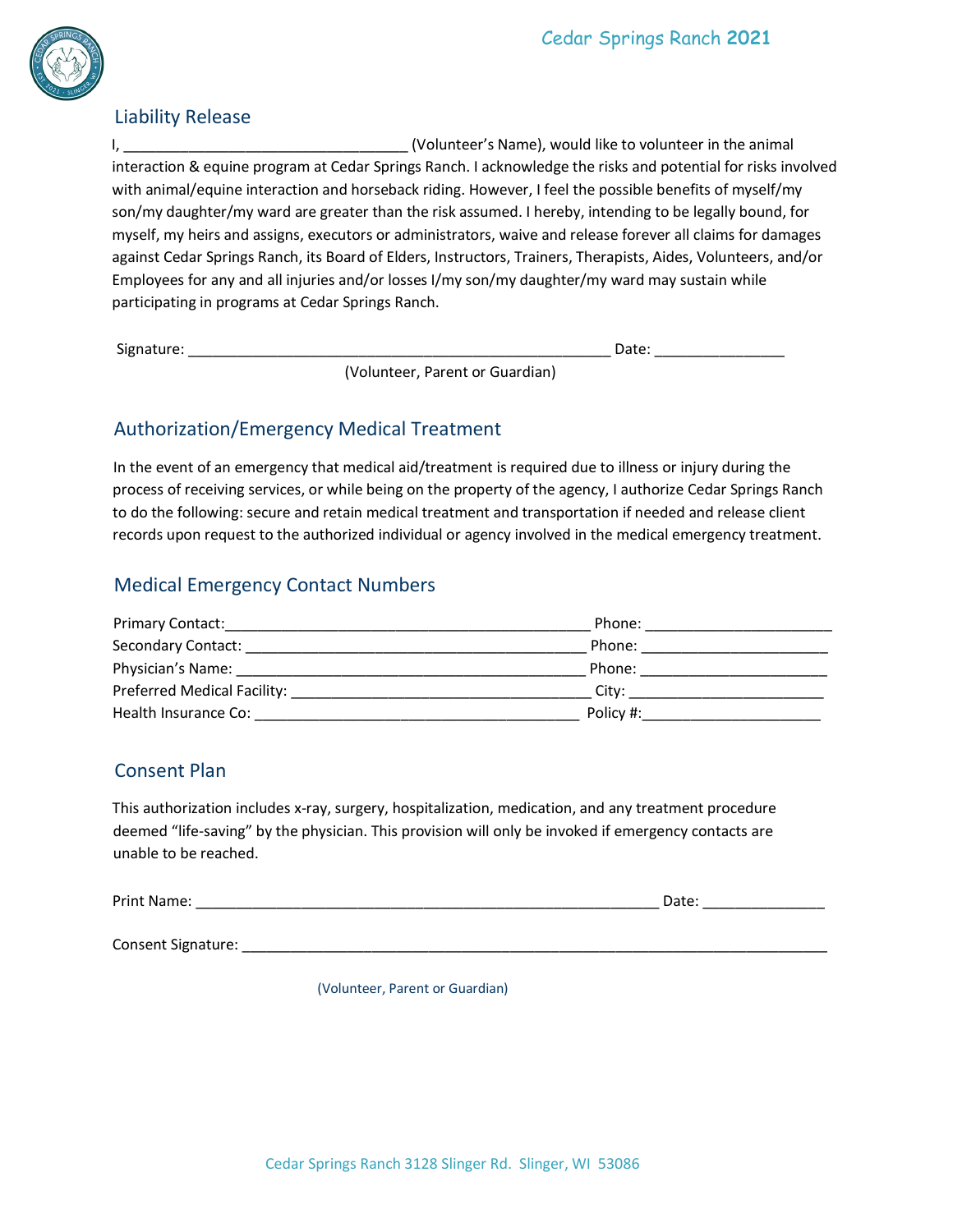# Cedar Springs Ranch **2021**



# Volunteer's Medical History

|                                                   | Allergies: Allergies: Allergies: Allergies: Allergies: Allergies: Allergies: Allergies: Allergies: Allergies: Allergies: Allergies: Allergies: Allergies: Allergies: Allergies: Allergies: Allergies: Allergies: Allergies: Al |  |
|---------------------------------------------------|--------------------------------------------------------------------------------------------------------------------------------------------------------------------------------------------------------------------------------|--|
|                                                   |                                                                                                                                                                                                                                |  |
|                                                   |                                                                                                                                                                                                                                |  |
| Up to Date on vaccinations: (Circle one) YES / NO |                                                                                                                                                                                                                                |  |
|                                                   | Medications (include prescription and over-the-counter, name, dose, and frequency):                                                                                                                                            |  |
|                                                   |                                                                                                                                                                                                                                |  |
|                                                   |                                                                                                                                                                                                                                |  |
|                                                   |                                                                                                                                                                                                                                |  |
|                                                   | Personal Health or fitness concerns limiting involvement at CSR: (Please list/explain briefly)                                                                                                                                 |  |
|                                                   |                                                                                                                                                                                                                                |  |
| <b>Additional Comments:</b>                       |                                                                                                                                                                                                                                |  |
|                                                   |                                                                                                                                                                                                                                |  |

### Confidentiality Agreement

Divulging confidential information concerning any information of a sensitive nature to an unauthorized person is grounds for immediate discharge. We ask that you practice loyalty to the participants, their families, and to each other.

I am fully aware that Cedar Springs Ranch serves children, youth and adults who are challenged in various ways, and may have disabilities, including but not limited to, mental and physical disabilities, abuse/neglect, mental illness, dependency issues, depression, anxiety and more.

Information about a participant's condition, care/treatment, personal affairs and records is strictly confidential. Such information may not be discussed with anyone including physicians, therapists, employees, or volunteers who are responsible for the participant's care, *unless* the participant/their parent or guardian has authorized release of information, or unless compelled by law to do so. Carelessness or thoughtlessness leading to the release of rider information may result in immediate dismissal.

| $\sim$ $\sim$ | ,,,,, |
|---------------|-------|
| Signature     | ,,,,, |
|               |       |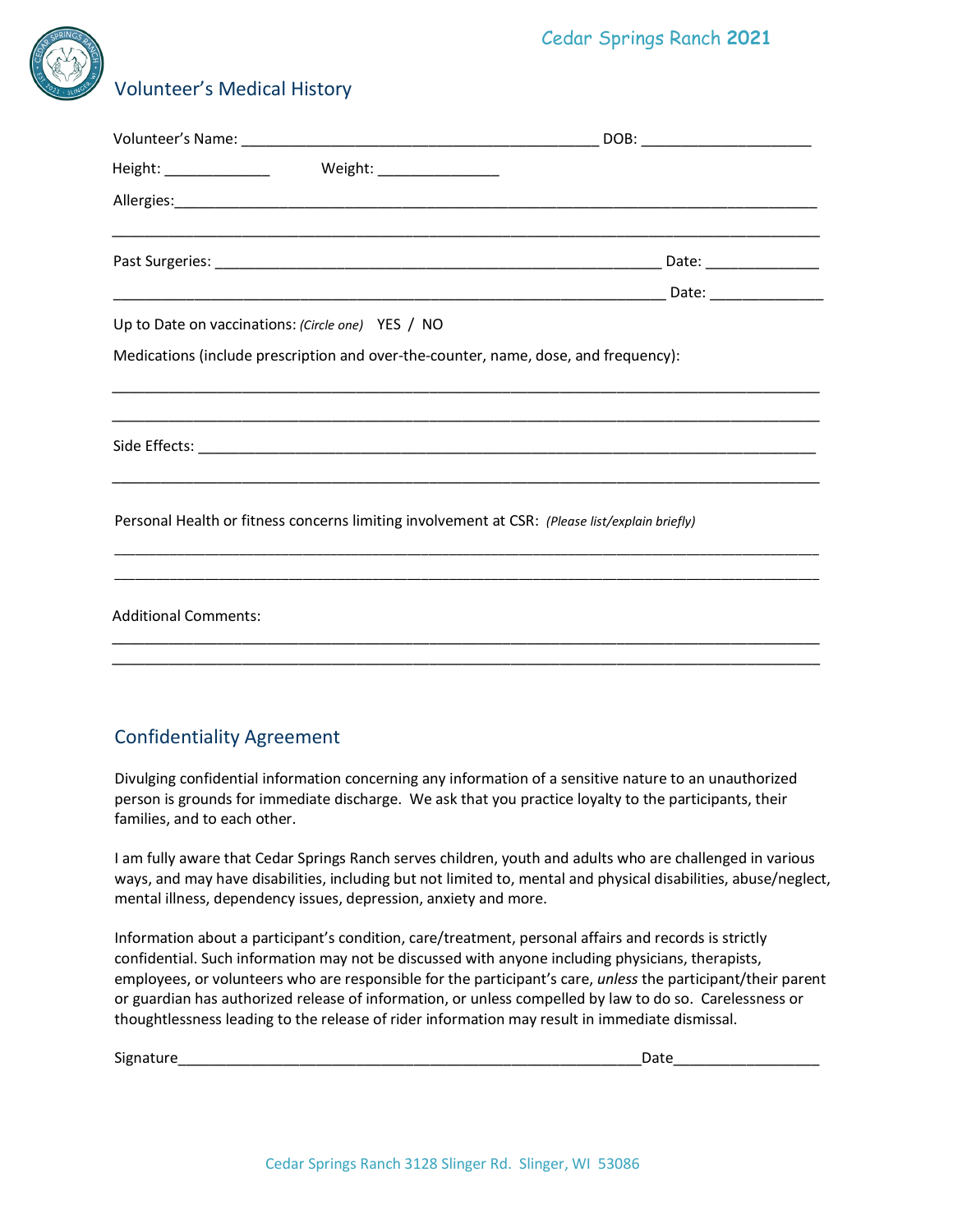

#### Background Information:

*Must be completed by all volunteers and staff 18 years of age or older.*

Have you ever been charged with or convicted of a crime? No Yes If yes, please explain

I, \_\_\_\_\_\_\_\_\_\_\_\_\_\_\_\_\_\_\_\_\_\_\_\_\_\_\_\_\_\_\_\_\_\_\_ (volunteer/staff name), authorize Cedar Springs Ranch (CSR) to receive information from any law enforcement agency, including police departments and sheriff's departments, of this state or any other state or federal governments, to the extent permitted by state and federal law, pertaining to any convictions I may have had for violations of state or federal criminal laws, including but not limited to convictions for crimes committed upon children or animals. I understand that such access is for the purpose of considering my application as an employee/volunteer, and that I expressly DO NOT authorize the Cedar Springs Ranch center, its directors, officers, employees, or other volunteers to disseminate this information in any way to any other individual, group, agency, organization, or corporation.

\_\_\_\_\_\_\_\_\_\_\_\_\_\_\_\_\_\_\_\_\_\_\_\_\_\_\_\_\_\_\_\_\_\_\_\_\_\_\_\_\_\_\_\_\_\_\_\_\_\_\_\_\_\_\_\_\_\_\_\_\_\_\_\_\_\_\_\_\_\_\_\_\_\_\_\_\_\_\_\_\_\_\_\_\_\_\_\_ \_\_\_\_\_\_\_\_\_\_\_\_\_\_\_\_\_\_\_\_\_\_\_\_\_\_\_\_\_\_\_\_\_\_\_\_\_\_\_\_\_\_\_\_\_\_\_\_\_\_\_\_\_\_\_\_\_\_\_\_\_\_\_\_\_\_\_\_\_\_\_\_\_\_\_\_\_\_\_\_\_\_\_\_\_\_\_\_

| Signature: | Date: |
|------------|-------|

# Expectations Agreement

To ensure a safe environment while engaging in healing interaction with animals/horses as stated in the Cedar Springs Ranch's (CSR) Mission Statement, **I acknowledge the expectations required of all CSR volunteers and staff**. I am aware that disregarding any one of these expectations will result in first a warning, second a reprimand, and if a third time occurs, then dismissal from CSR.

- Safety is the top priority when interacting with animals/horses, whether grooming and/or tacking the horses, side walking, or handling the animals/horses during or outside of lesson time.
- Listen to and obey the instructor
- Follow the barn rules which include, but are not limited to:
	- God is present at all times
	- No smoking, alcohol use or drugs
	- No running or yelling, unless there is an emergency
	- No foul language
	- No "horse play"
	- No hand feeding the horses/animals
- Follow the Dress Code for personal safety and professionalism
- Be courteous and work as a team member. This includes:
	- Speaking about and interacting positively with CSR personnel, volunteers, and participants
	- Understanding the roles of Side Walker, Horse Handler, and lesson assistant
	- Asking questions when not fully understanding what is needed
	- Arriving in a punctual manner
	- Contacting the Program Coordinator in advance when a scheduling conflict arises

| $\sim$ $\sim$<br><b>SIG</b> |  |
|-----------------------------|--|
|                             |  |